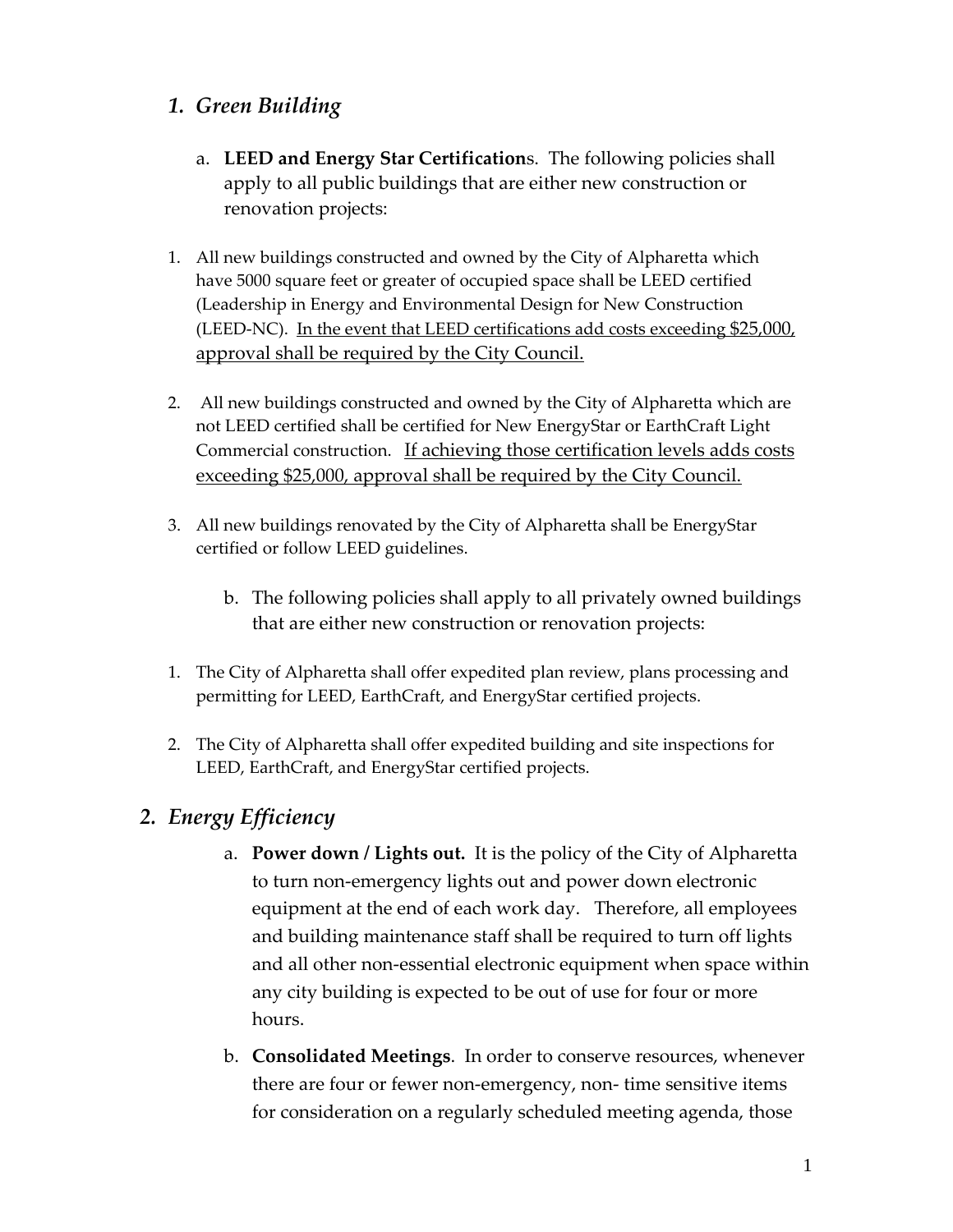items shall be incorporated into the next regularly scheduled meeting agenda and the first meeting shall be canceled.

- c. **Lighting**. New light fixtures shall be installed with energy efficient bulbs and existing light fixtures shall utilize energy efficient bulbs when bulbs are replaced. LED lamps shall be utilized in traffic signals.
- d. **Night Sky requirements.** It is the City's intent to permit reasonable uses of outdoor lighting for nighttime safety, productivity, enjoyment and commerce while limiting the use of excess lighting which unnecessarily wastes energy and degrades the nighttime visual environment.
	- *1. Applicability.* For all new commercial developments and buildings that require a permit, all outdoor lighting fixtures shall meet the requirements of this policy. All building additions or modifications of twenty‐five (25) percent or more in terms of additional dwelling units or gross floor area shall also comply with these requirements.
	- 2. *Exempt Lighting.* The following luminaries and lighting systems are exempt from these requirements:
	- a. Lighting for pools used at night.
	- b. Underwater lighting used for the illumination of swimming pools and fountains;
	- c. Temporary holiday lighting;
	- d. Lighting required and regulated by the Federal Aviation Administration, or other federal, state or local agency;
	- e. Emergency lighting used by police, fire, or medical personnel, or at their direction;
	- f. All outdoor light fixtures producing light directly from the combustion of fossil fuels, such as kerosene and gasoline;
	- g. Security lighting controlled and activated by a motion sensor device for duration of 10 minutes or less.
	- h. Special event lighting
	- i. Amphitheater lighting
	- 3. *Prohibited Lighting.* The following lighting systems are prohibited:
	- a. Aerial lasers;
	- b. Searchlight style lights;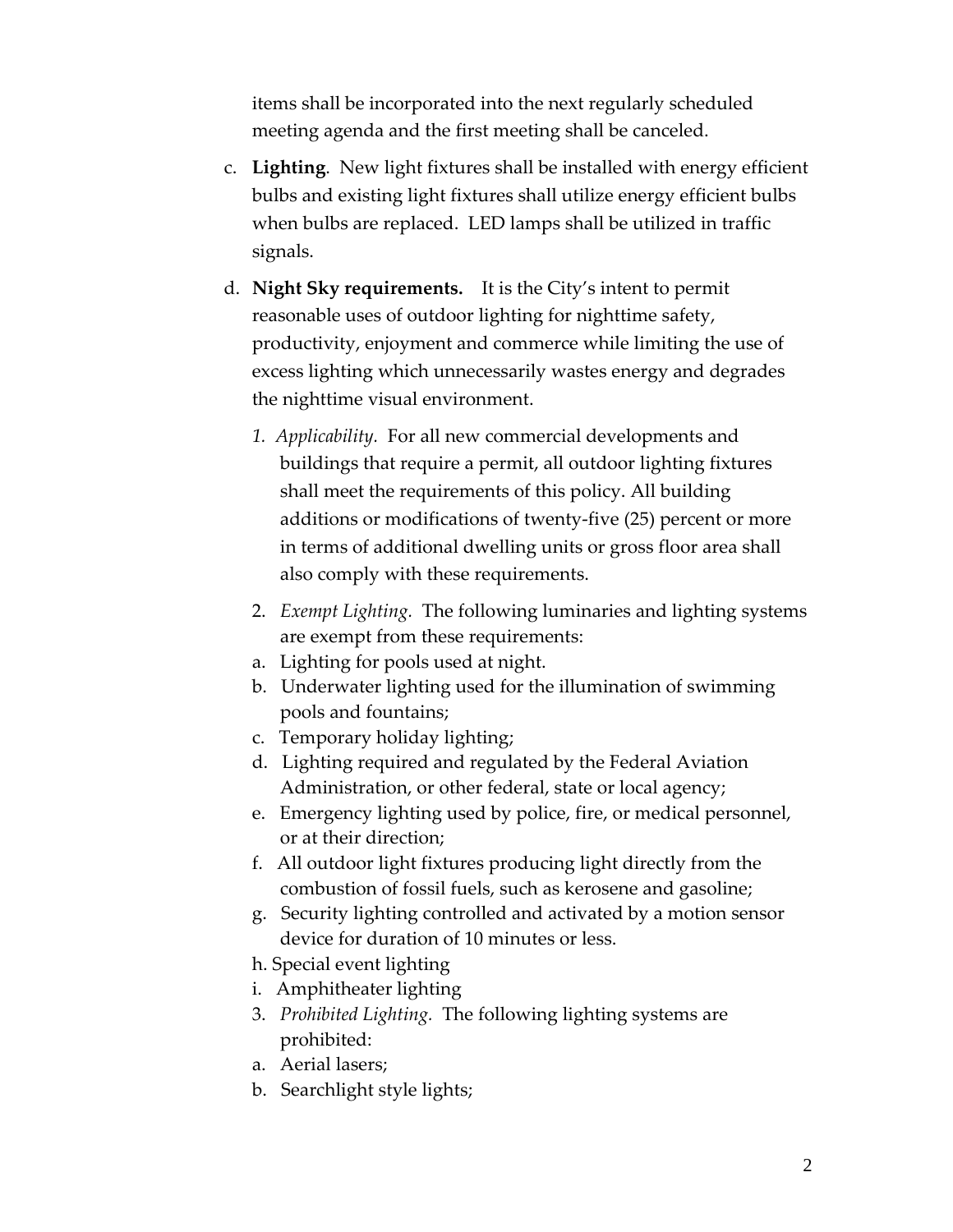- c. Other very intense lighting, defined as having a light source exceeding 200,000 lumens or intensity in any direction of 2 million candelas or more;
- *4. Outdoor Lighting Standards.* All nonexempt outdoor lighting fixtures shall meet the following criteria:
- a. Fixtures shall be full cutoff placed so as to allow no light above the horizontal as measured at the luminaire, except for period fixtures or as otherwise noted herein.
- b. Fixtures shall be located, aimed or shielded so as to minimize glare and stray light spilling over property boundaries and into the public right of way in accordance with the following standards:

## TABLE 'A'

| At Property Lines Including Rights-of-Way                         | Maximum Foot-candles |
|-------------------------------------------------------------------|----------------------|
| At property line abutting a residential or an agricultural<br>use | 1.0                  |
| At property line abutting an office or institutional use          | 1.5                  |
| At property line abutting a commercial or industrial use          | 1.5                  |

#### TABLE 'B'

| <b>Off-Street Parking</b><br>Lots | Average Foot-<br>candles | Maximum Foot-<br>candles |
|-----------------------------------|--------------------------|--------------------------|
| Residential areas                 | 2.0                      | 4.0                      |
| Office-professional<br>areas      | 3.0                      | 6.0                      |
| Light industrial                  | 4.0                      | 8.0                      |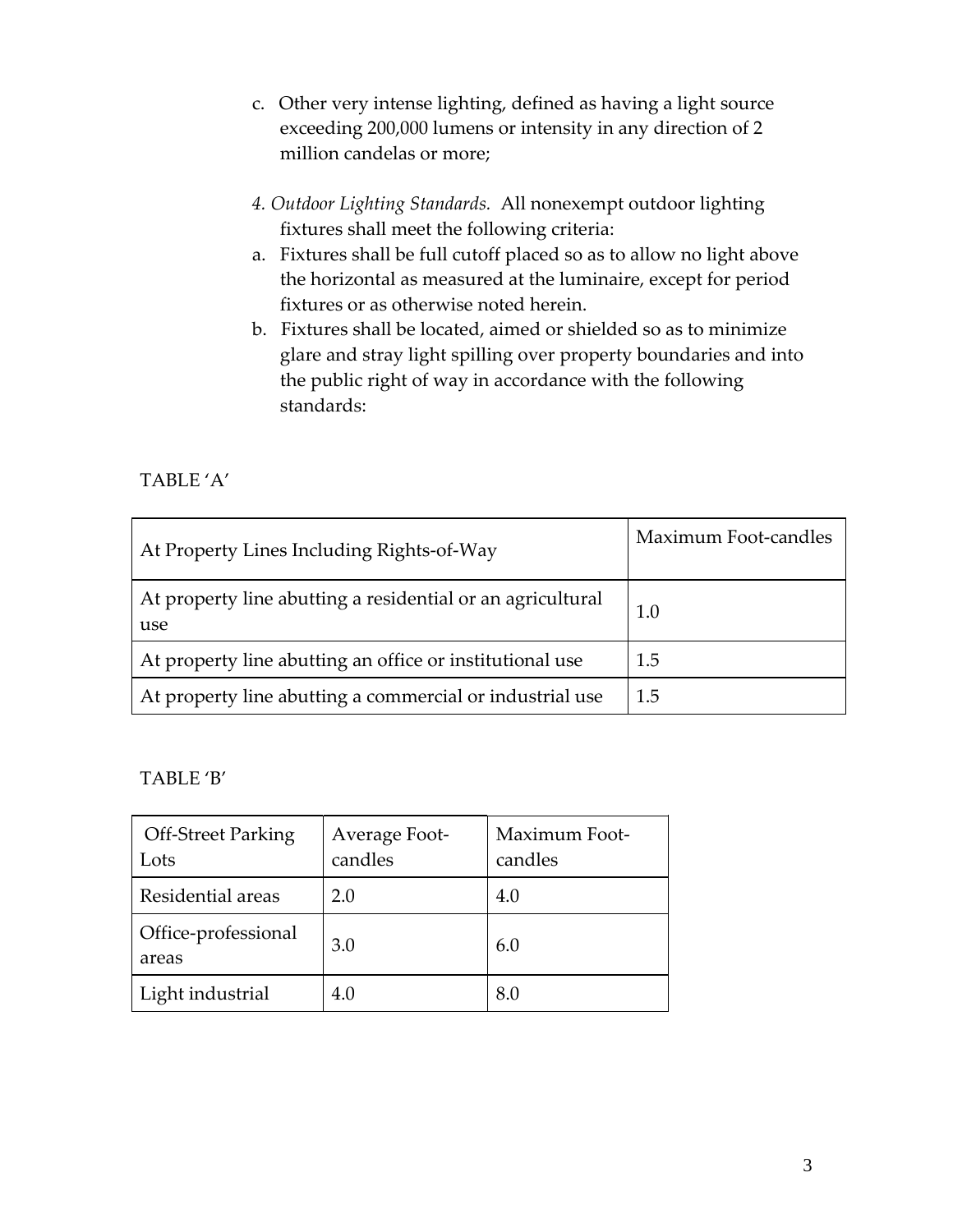- c. Flood or spot lamps must be positioned no higher than 45 degrees above straight down (half‐way between the vertical and the horizontal) when the source is visible from any off‐site residential property or public roadway.
- d. All light fixtures that are required to be shielded shall be installed and maintained in such a manner that the shielding is effective as described herein for fully shielded fixtures.
- e. Multi use development lighting must conform to the standards of its respective uses.
- f. Illumination levels are measured from any height and orientation of the measuring device at any location along the property line, except the lighting of parking lots shall be measured at grade with the meter sensor held horizontally on the surface.
- *5. Special Uses.* All lighting not directly associated with the special use areas designated below shall conform to the lighting requirements described above.
- a. Outdoor Sports or Recreation Fields*.* Lighting of outdoor recreational facilities (public or private), such as, but not limited to, outdoor athletic fields, courts, and tracks shall meet the following requirements:
- 1. Facilities designed for municipal leagues, elementary to high school levels of play and training fields for recreational or social levels of play, college play, semi‐professional, professional or national levels of play shall utilize luminaries with minimal uplight consistent with the illumination constraints of the design. Where fully shielded fixtures are not utilized, acceptable luminaries shall include those which:
- a. Are provided with internal and/or external glare control louvers or lenses, and are installed so as to minimize uplight and offsite light spillover and glare; and
- b. Are installed and maintained so as to avoid aiming no more than 2.5 times the mounting height.
- c. Illumination levels shall not exceed 1.5 foot‐candles at any location along any non‐residential property line, and 1.0 foot‐candles at any location along any residential property line.
	- *6. Curfew.* All events shall be scheduled so as to complete all activity no later than 11:000 p.m. Illumination of the playing field, court or track shall be permitted after the curfew only to conclude a scheduled event that was unable to conclude before the curfew due to unusual circumstances. Field lighting for these facilities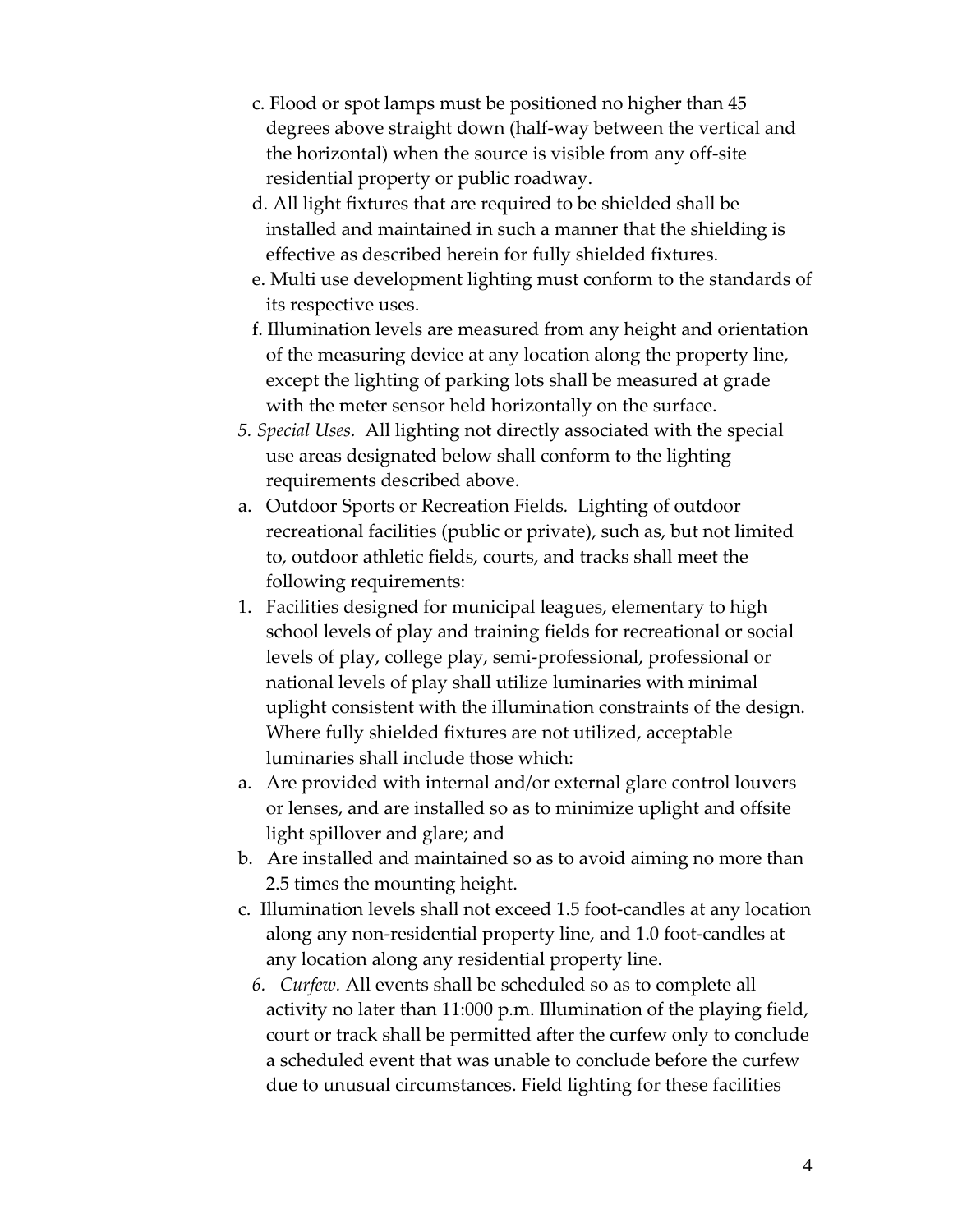shall be turned off within 30 minutes after the last event of the night.

- *7. Setback*. All light poles shall be set back the greater of fifty feet or one foot for every foot in height from any residential property line or right‐of‐way.
- 8. *Service Station Canopies and Parking Structures.*
- a. All luminaries mounted on or recessed into the lower surface of service station canopies and parking structures shall be fully shielded and utilize flat lenses.
- b. The total light output of luminaries mounted on the lower surface, or recessed into the lower surface of the canopy, and any lighting within signage or illuminated panels over the pumps, shall not exceed 30 foot‐candles.
- c. The total light output of illuminated areas of a service station other than as detailed in 2 above shall not exceed 15 foot‐candles.
- d. Illuminance levels for the interior of parking structures, where interior lighting is visible from outside the structure, shall conform to the IESNA recommendation (RP‐20).
- e. Lights shall not be mounted on the top or sides of a canopy and the sides of a canopy shall not be illuminated.
- 9. *Security Lighting.*
- a. Security lighting shall be directed toward the targeted area.
- b. Sensor activated lighting must be located in such a manner as to prevent direct glare and lighting into properties of others or into a public right‐of‐way, and the light shall not be triggered by activity off the property.
- 10. *Pedestrian Path Lighting.*
- a. Lighting post shall not exceed 16 feet from the finished grade.
- 11. *Architectural Accent Lighting.*
- a. Fixtures used to accent architectural features, materials, colors, style of buildings, landscaping, or art shall be located, aimed and shielded so that light is directed only on those features. Such fixtures shall be aimed or shielded to minimize light spill into the dark night sky in conformance with the luminaire standards.
- b. Lighting fixtures shall not generate glare, or direct light beyond the facade onto a neighboring property, streets or into the night sky.
- 12. *Commercial Parking Areas.*
- a. All lighting fixtures servicing parking lots, except floodlights, shall be cutoff fixtures, directed downward and not toward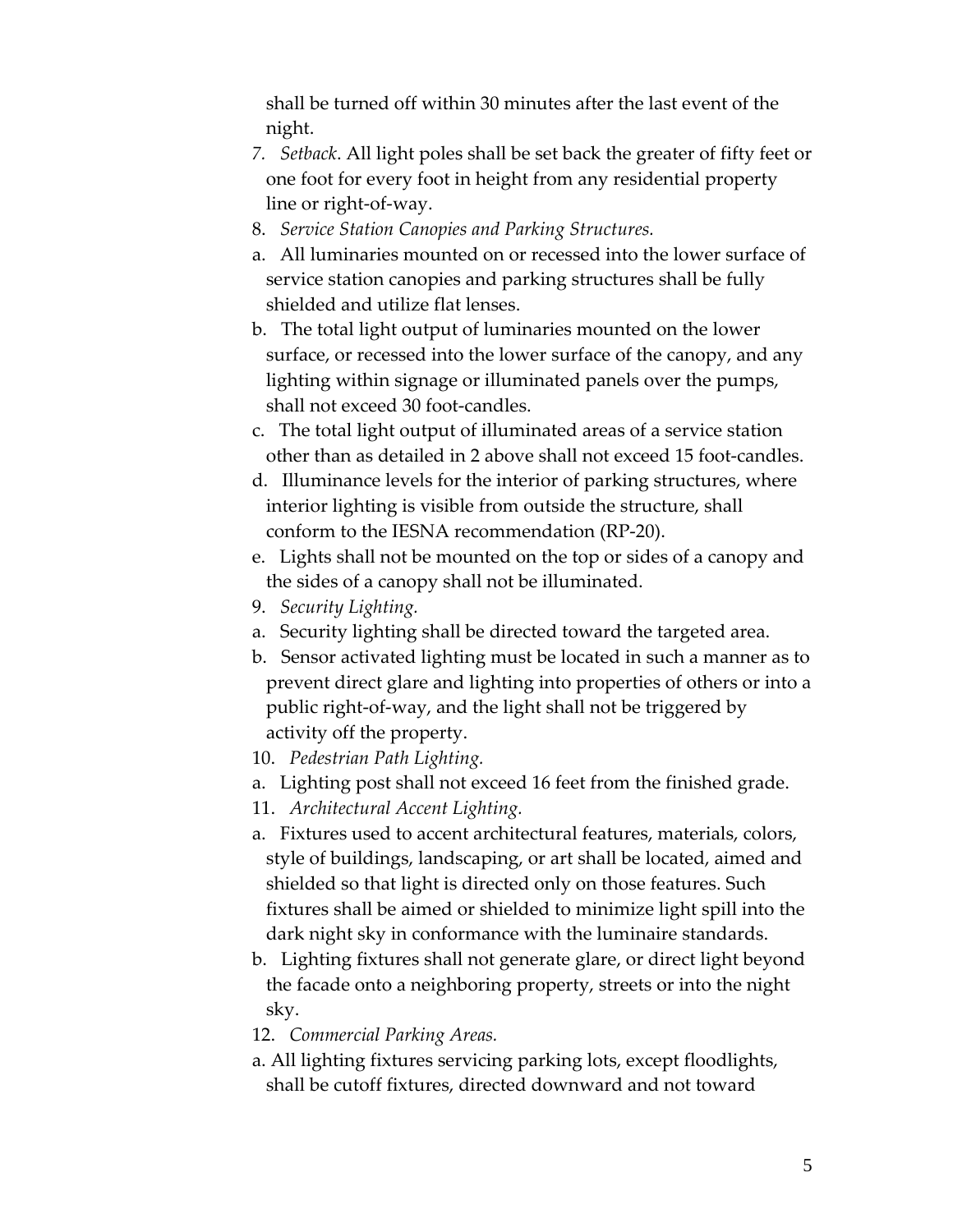buildings or other areas. The ratio of the average illumination to the minimum illumination shall not exceed 4:1.

- b. Floodlights should be aimed or shielded to minimize uplight.
- c. Light poles used in parking lots shall not exceed 35 feet in height.
- *13. Street lights*
- a. The minimum level for new street lighting is 1 foot‐candle, or as approved by the city engineer.
- *14. Commercial Signage.* Each lighted sign shall be eligible for a 10% square footage increase subject to meeting the following requirement:

 a. The sign shall have a timer installed such that it will turn off the sign's illumination no later than two hours after close of business or midnight, whichever is latest. In the case of a business open past midnight, the timer shall turn off the sign's illumination at the close of business. The timer shall also activate the sign's illumination no earlier than one hour before sunset.

*15. Variances.* Any person may submit an application to the Board of Zoning Appeals for a variance from these requirements in accordance with the UDC provisions regarding variances.

# *3. Water Use Reduction and Efficiency*

- a. **High Efficiency Fixtures** such as WaterSense certified toilets, urinals and faucets shall be used in all new public building installations.
- b. **Water Management Plans Compliance.** Alpharetta shall continue to make every effort to comply with all applicable Water District Management Plans including plans for conservation, storm water and wastewater.

# *4. Trees and Greenspace*

- a. **Benchmarks.** Alpharetta shall continue to provide balanced growth by striving to achieve a ratio of 20 acres of greenspace per 1000 residents.
- b. **Special Places and Events.** Alpharetta shall continue to support the development of community gardens, farmers markets and other special places and events that promote environmentally friendly resources to the community.

# *5. Transportation and Air Quality*

- a. **Commute Options**. It is Alpharetta's policy to support commute options for both municipal employees and private business employees. Therefore, Alpharetta shall continue to do the following:
	- 1. work with MARTA to identify available land to set aside for public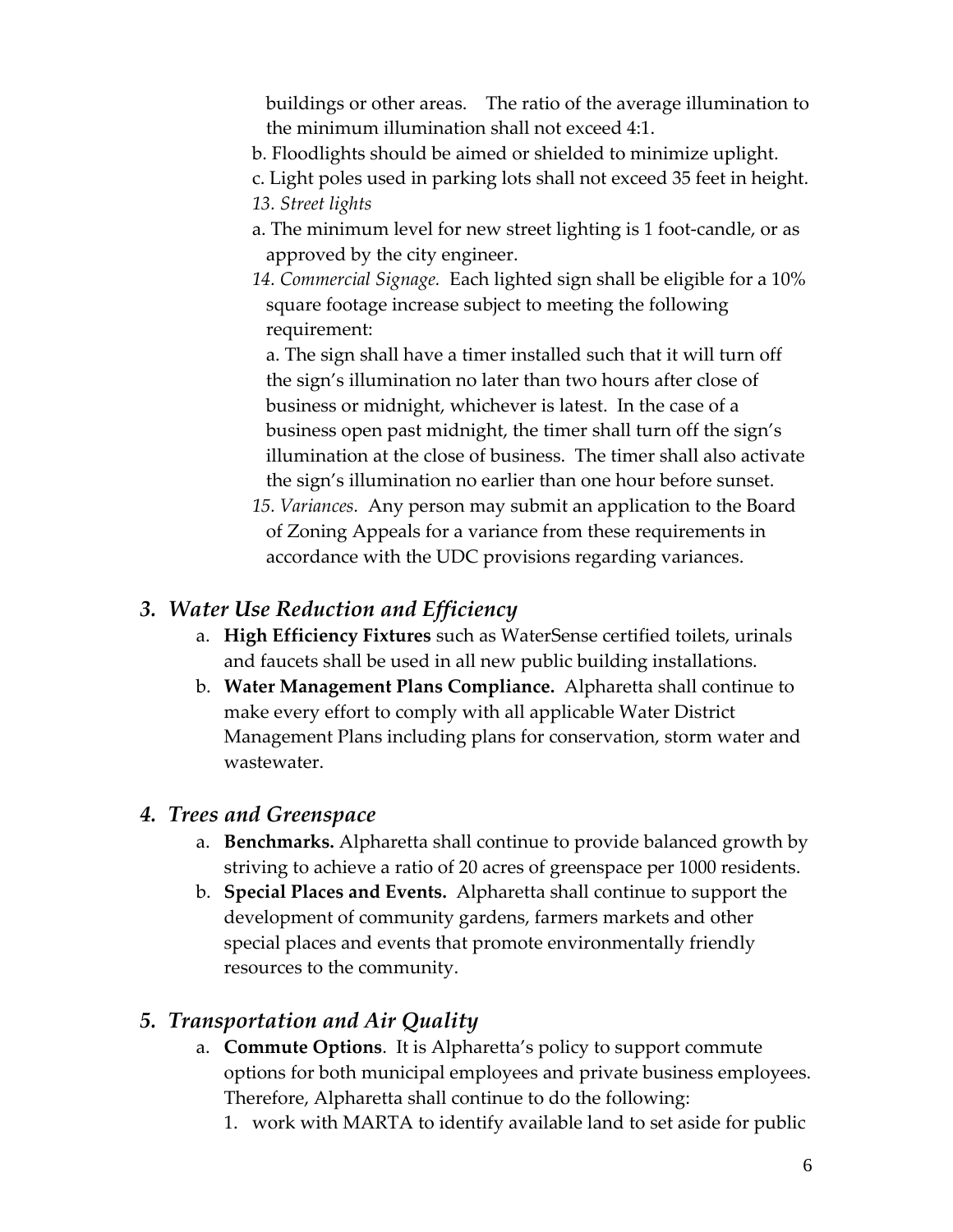transportation alternatives and route expansion options.

- 2. explore the viability of an internal shuttle system that connects the business and shopping areas of Alpharetta to the MARTA system.
- 3. expand the Greenway path to offer greater opportunity for alternative commutes.
- 4. ensure that each development is built with sidewalks so that in cases where distance is not a deterrent, walking is a viable and safe option.
- 5. support flex time and varied work schedules so that employees can take advantage of the most favorable commuting options.
- 6. encourage ride sharing and car pooling by offering municipal employees the opportunity to use a city vehicle during the lunch hour for errands.
- b. **Green Fleet policy**. The City shall give preference to the purchase and use of fuel efficient and lowest emission vehicles and equipment (collectively the "Fleet") that both meet the intended use of the Fleet and are reasonably cost competitive over its useful life (e.g. life cycle cost). Additionally, the City will implement strategic fleet management practices to further reduce both the emissions and environmental impact of the Fleet. Through implementation of this policy, the City shall seek to decrease total emissions and the environmental impact of the Fleet.

#### Section I: Green Fleet Procurement:

A. Decrease Fleet Emissions

a. The City shall procure the lowest-emission and/or Hybrid/Alternative‐fuel Fleet when it is in alignment with the intended use of the Fleet and is reasonably cost competitive over its useful life (e.g. life cycle cost).

b. "Clean" fuels (such as compressed natural gas, ethanol, electricity and biodiesel) shall be used when feasible. Feasibility assessment will include considerations of vehicles or equipment able to utilize the "clean" fuel, vehicle costs, fuel availability, and the ability to utilize existing fueling infrastructure.

c. The life‐cycle cost analysis, which will include fuel, maintenance, and operational costs over the projected life of the vehicle, will be performed prior to procurement and will be communicated in the corresponding bid process as appropriate.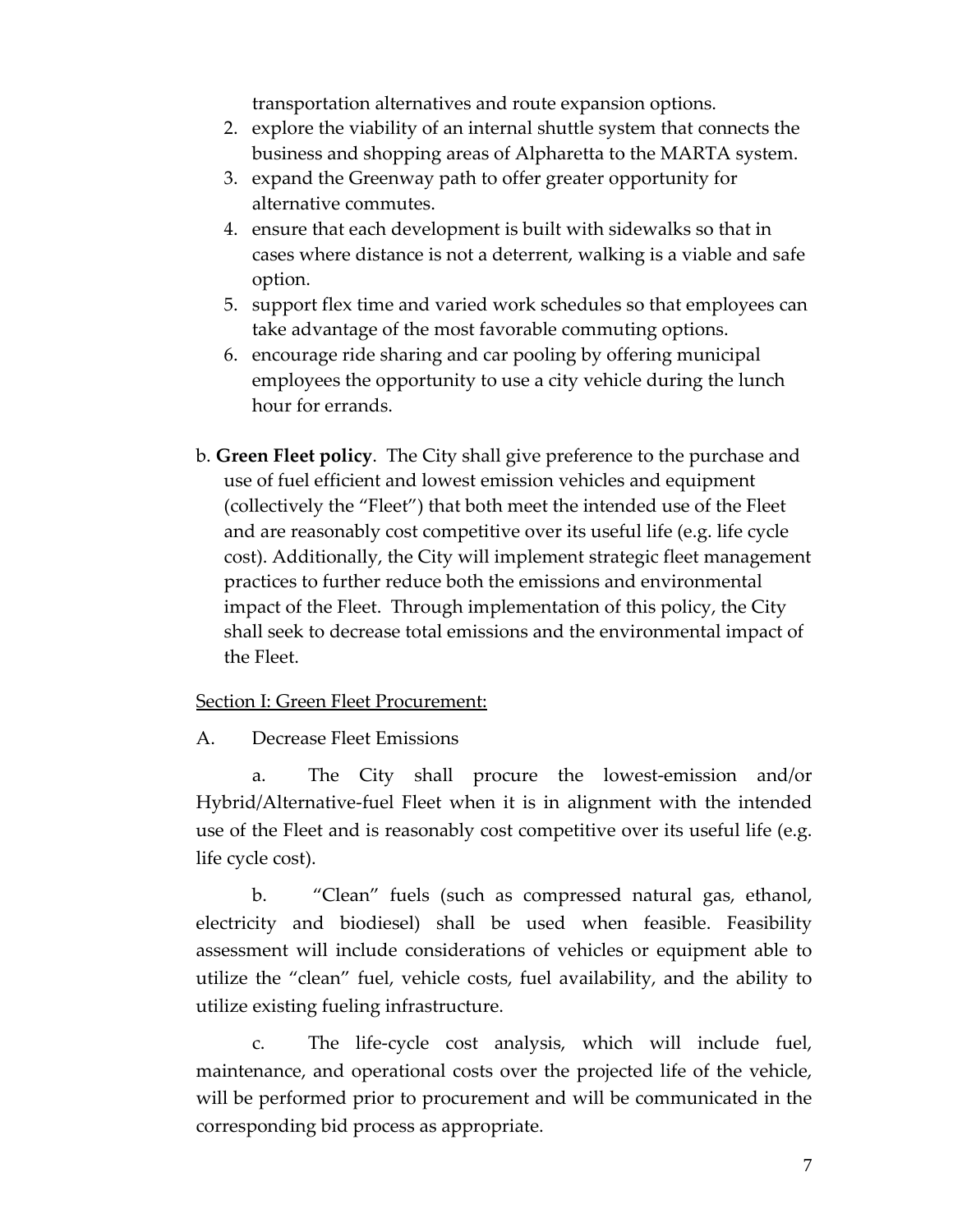#### Section II: Green Strategic Fleet Management:

- A. Optimize Fleet Size
- a. The City shall seek to optimize its Fleet and consider the following for removal or reassignment:
- b. Light duty vehicles (passenger cars, light duty pick up trucks and vans) that are driven less than 4,800 miles annually; and
- c. Equipment that is used less than 240 hours annually. The availability of rental equipment to be used in place of such equipment will be taken into consideration.
- B. Fleet reduction or reassignment will be performed according to the on‐going operational needs of the user departments. The determination of which Fleet are to be reassigned shall be at the discretion of the Procurement Official working in cooperation with user departments.
- C. Decrease Vehicle Size
- 1. The City shall encourage the selection of vehicles of a smaller class‐size whenever possible to achieve greater fuel efficiency and lower emissions. User departments shall select the smallest possible vehicle that will achieve its intended use.
- 2. Focus on Minimizing Vehicle Miles Travelled
- 3. Route optimization shall be employed, when applicable, to reduce travel time, distance, and fuel usage.
- 4. Encourage meetings at centralized locations to reduce necessary travel.
- 5. Encourage and enable alternate meeting methods, such as conference calls, to reduce the number of necessary trips.
- c. **No Idling policy.** When using City vehicles, employees should strive to conserve fuel and reduce emissions by avoiding unnecessary idling. Therefore, except in traffic or on routine stops, employees should make every effort to prevent city vehicles from idling in excess of three minutes.
- d. **Complete Streets policy.** The City of Alpharetta shall expand new street requirements to create complete streets where appropriate (See Exhibit 1). Complete street standards include shared use paths or bike lanes in addition to the current pedestrian sidewalk requirements. Pedestrian signals, signs, street furniture, and lighting may also be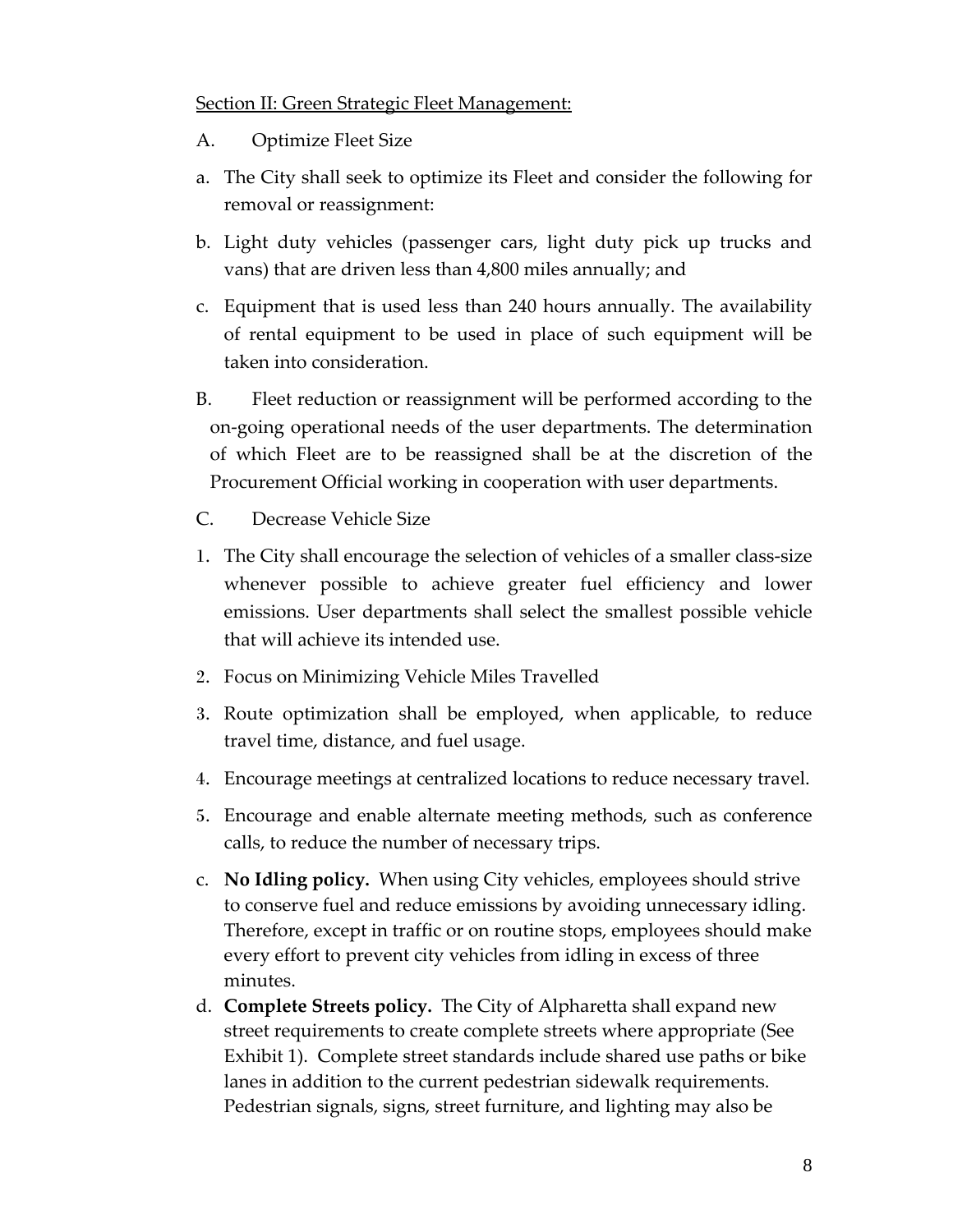included. The city traffic engineer has identified streets shown as "Collector" as the most appropriate category for utilization of complete street design standards, especially those streets which serve residential areas and could provide east‐west bicycle access to the Greenway system. Mayfield Road is an example of a complete street candidate (See Exhibit 2).

- e. **Bike and Pedestrian Friendly Design policy.** Alpharetta shall continue to encourage bicycle and pedestrian options citywide by ensuring the following:
	- 1. the interconnectivity of developments for safer bicycle and pedestrian access.
	- 2. the placement of bicycle racks at locations throughout the city.
	- 3. the requirement of bicycle racks at all new community facilities including ball fields, parks and city hall.
	- 4. the construction of sidewalks throughout the City of Alpharetta.
	- 5. the extension of the Greenway system to the greatest extent possible.
	- 6. the coordination of these efforts with adjoining jurisdictions.

# *6. Recycling and Waste Reduction*

**a. Green Purchasing policies**. It is the policy of the City of Alpharetta to purchase products which are recyclable or reusable or contain recycled materials if the quality and fitness of such products are equal to un‐recycled products, including a price preference not to exceed 10% over the lowest price quoted by suppliers of comparable un‐ recycled products as determined by the user department. The product price comparison shall include life cycle cost considerations, when applicable. Each user department shall make every reasonable effort to purchase and use recycled products or those with recycled content whenever feasible to the extent such use does not adversely affect health, safety, or operational efficiency and effectiveness as determined by each user department, including but not limited to the items indicated on Attachment 1, next page. The term "recycled products" shall be construed to mean products which contain recycled materials or are reusable or recyclable, provided however, that recycled paper products must contain recycled materials.

1. Each user department shall ensure that all purchases of copy, computer, and fax paper will contain a minimum of 30% recycled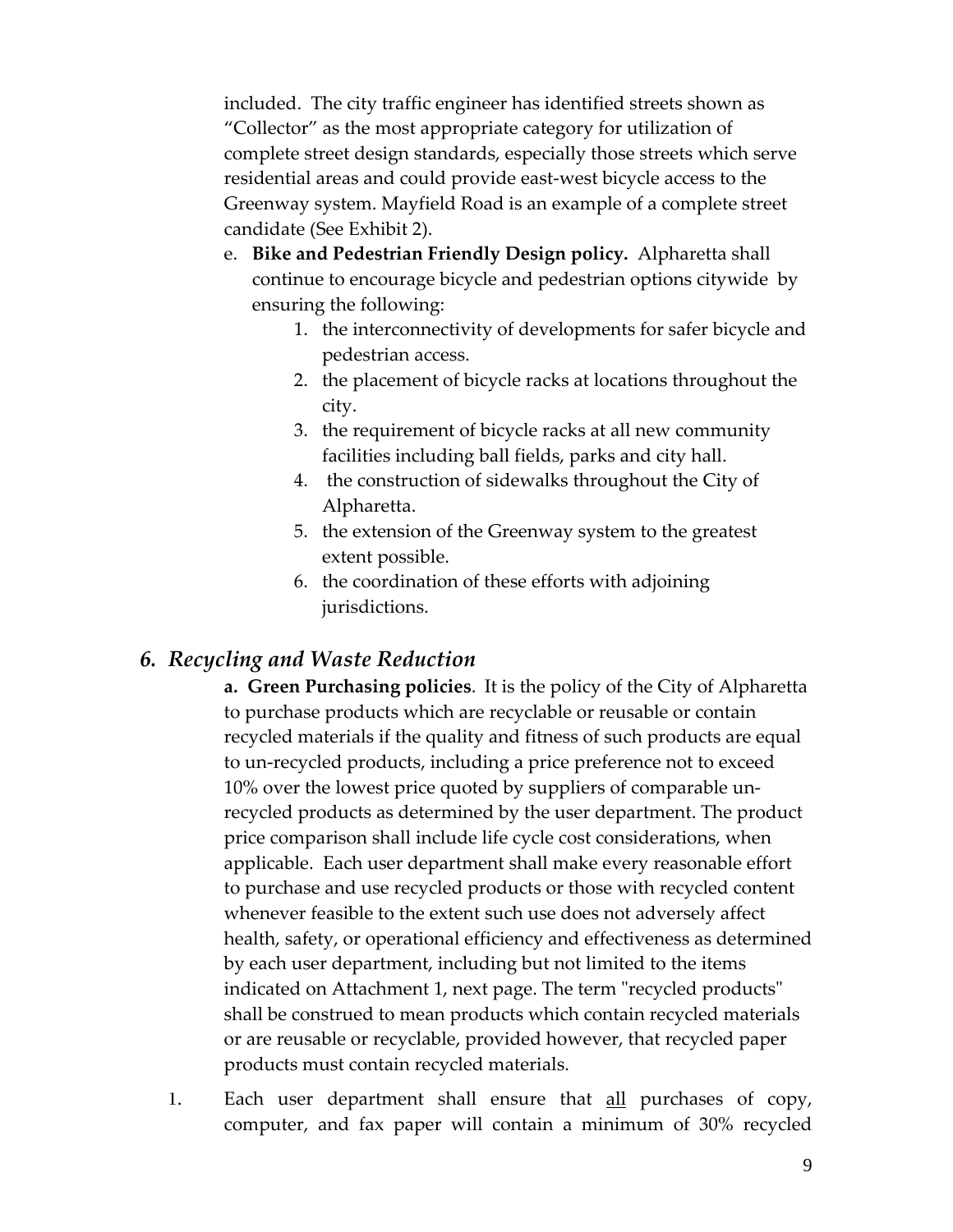content (10% cap on price preference is not applicable). Furthermore, each user department shall strive to purchase paper products containing a minimum of 30% recycled content whenever feasible.

- 2. Each user department shall consider, where feasible, the ability of products and\or their packaging to be reused, reconditioned, or recycled.
- 3. Each user department shall purchase, where feasible, products which minimize waste and toxic by-products in their manufacture, use, recycling, and disposal.
- 4. Included in this policy is a preference for EnergyStar rated appliances and equipment.

*Clarification 4-20-9: Each user department shall purchase EnergyStar rated appliances and equipment subject to the following exceptions:* 

*a. The user department documents that the designated EnergyStar product is not cost-effective over the life of the product taking energy cost savings into account (e.g. life cycle costs); or* 

*b. The user department documents that no EnergyStar product is reasonably available that meets the functional requirements of the department.* 

5. The 10% price preference shall be granted only if the fitness and quality of recycled products are at least equal to un‐recycled products as determined solely by the user department. Product price comparison shall include life cycle cost considerations, when applicable.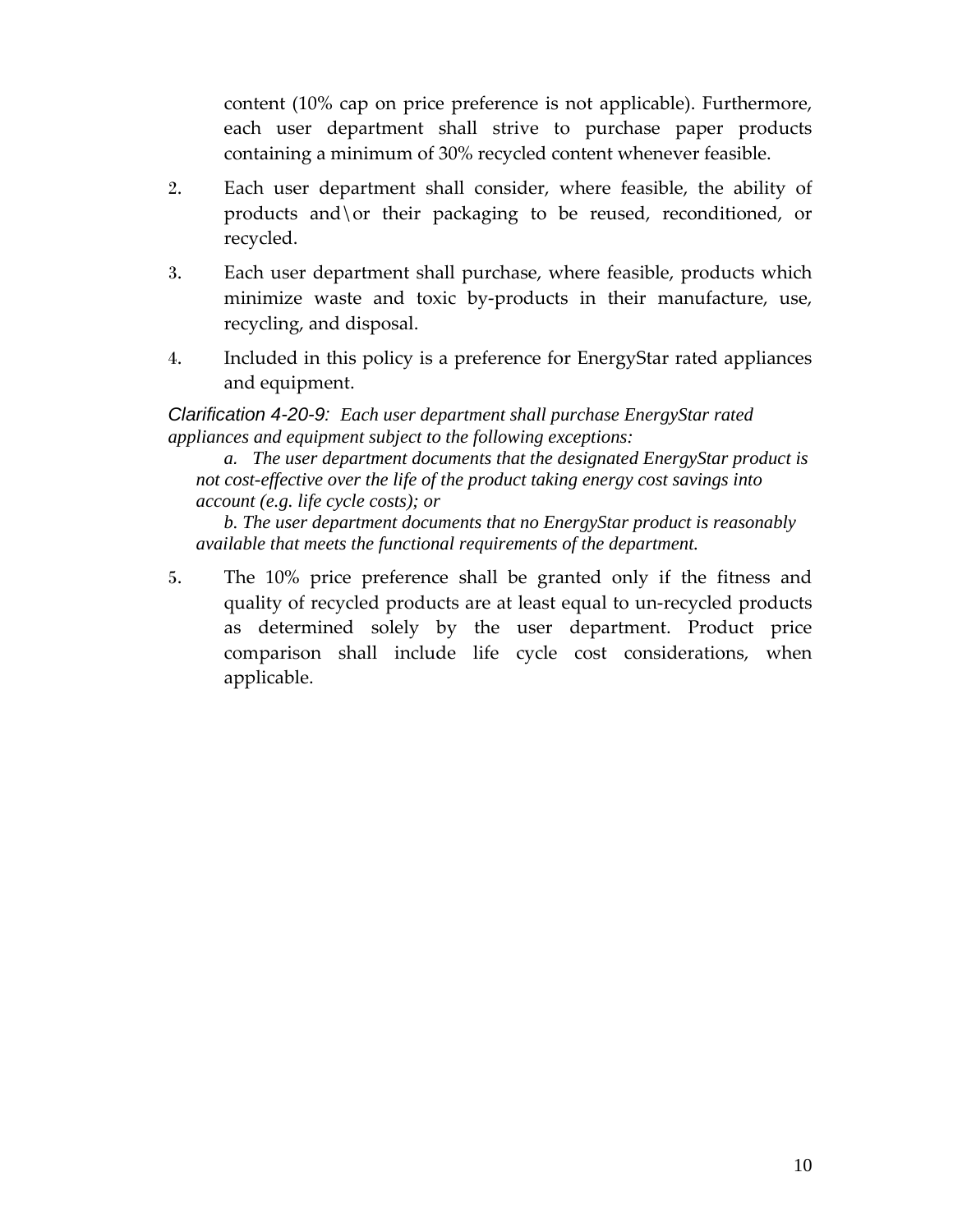#### **Attachment 1: Recycled Product Listing**

| <b>Business cards</b><br>Dock bumpers<br><b>Floor tiles</b><br>Computer paper<br>Corrugated boxes<br><b>Retread tires</b><br>Copier paper<br>Rubberized asphalt<br>Cover stock<br><b>Trailer bumpers</b><br>Wheel chocks<br>Envelopes<br><b>Facial tissue</b><br>Fire engine cab mats<br>Fax paper<br>Garbage can liners<br>Legal pads<br>Letterhead<br><b>Other Materials</b><br>Ice scrapers<br>Indoor/outdoor furniture<br>Linerboard<br>Acoustic ceiling tiles<br>Cellulose fiber insulation<br>Loose-fill packaging<br>Mailing tubes<br>Compost<br><b>Napkins</b><br>Fly ash/concrete mixtures<br>Newsprint<br>Glassphalt<br>Padded mail bags<br>Reflective road striping<br>Plastic bags<br>Paper towels<br>Re-refined lubricating oil<br>Poster board<br>Playground equipment<br>Road signs<br>Roofing shingles<br>Toilet tissue<br>Shower dividers<br>Typing paper<br>Speed bumps<br><b>Traction mats</b><br>Truck bed mats<br>Urinal screens | <b>Plastic</b>                | <b>Paper</b> | <b>Rubber</b> |
|-------------------------------------------------------------------------------------------------------------------------------------------------------------------------------------------------------------------------------------------------------------------------------------------------------------------------------------------------------------------------------------------------------------------------------------------------------------------------------------------------------------------------------------------------------------------------------------------------------------------------------------------------------------------------------------------------------------------------------------------------------------------------------------------------------------------------------------------------------------------------------------------------------------------------------------------------------|-------------------------------|--------------|---------------|
|                                                                                                                                                                                                                                                                                                                                                                                                                                                                                                                                                                                                                                                                                                                                                                                                                                                                                                                                                       | Carpet                        |              |               |
|                                                                                                                                                                                                                                                                                                                                                                                                                                                                                                                                                                                                                                                                                                                                                                                                                                                                                                                                                       | Construction wall coverings   |              |               |
|                                                                                                                                                                                                                                                                                                                                                                                                                                                                                                                                                                                                                                                                                                                                                                                                                                                                                                                                                       | Corrugated drain pipe         |              |               |
|                                                                                                                                                                                                                                                                                                                                                                                                                                                                                                                                                                                                                                                                                                                                                                                                                                                                                                                                                       | Culverts                      |              |               |
|                                                                                                                                                                                                                                                                                                                                                                                                                                                                                                                                                                                                                                                                                                                                                                                                                                                                                                                                                       | Curbside recycling containers |              |               |
|                                                                                                                                                                                                                                                                                                                                                                                                                                                                                                                                                                                                                                                                                                                                                                                                                                                                                                                                                       | <b>Dollies</b>                |              |               |
|                                                                                                                                                                                                                                                                                                                                                                                                                                                                                                                                                                                                                                                                                                                                                                                                                                                                                                                                                       | Fence posts                   |              |               |
|                                                                                                                                                                                                                                                                                                                                                                                                                                                                                                                                                                                                                                                                                                                                                                                                                                                                                                                                                       |                               |              |               |
|                                                                                                                                                                                                                                                                                                                                                                                                                                                                                                                                                                                                                                                                                                                                                                                                                                                                                                                                                       |                               |              |               |
|                                                                                                                                                                                                                                                                                                                                                                                                                                                                                                                                                                                                                                                                                                                                                                                                                                                                                                                                                       |                               |              |               |
|                                                                                                                                                                                                                                                                                                                                                                                                                                                                                                                                                                                                                                                                                                                                                                                                                                                                                                                                                       |                               |              |               |
|                                                                                                                                                                                                                                                                                                                                                                                                                                                                                                                                                                                                                                                                                                                                                                                                                                                                                                                                                       | Landfill caps & liners        |              |               |
|                                                                                                                                                                                                                                                                                                                                                                                                                                                                                                                                                                                                                                                                                                                                                                                                                                                                                                                                                       | <b>Benches</b>                |              |               |
|                                                                                                                                                                                                                                                                                                                                                                                                                                                                                                                                                                                                                                                                                                                                                                                                                                                                                                                                                       | Lumber                        |              |               |
|                                                                                                                                                                                                                                                                                                                                                                                                                                                                                                                                                                                                                                                                                                                                                                                                                                                                                                                                                       | Pallets                       |              |               |
|                                                                                                                                                                                                                                                                                                                                                                                                                                                                                                                                                                                                                                                                                                                                                                                                                                                                                                                                                       | Parking bumpers               |              |               |
|                                                                                                                                                                                                                                                                                                                                                                                                                                                                                                                                                                                                                                                                                                                                                                                                                                                                                                                                                       |                               |              |               |
|                                                                                                                                                                                                                                                                                                                                                                                                                                                                                                                                                                                                                                                                                                                                                                                                                                                                                                                                                       |                               |              |               |
|                                                                                                                                                                                                                                                                                                                                                                                                                                                                                                                                                                                                                                                                                                                                                                                                                                                                                                                                                       | Refuse carts                  |              |               |
|                                                                                                                                                                                                                                                                                                                                                                                                                                                                                                                                                                                                                                                                                                                                                                                                                                                                                                                                                       |                               |              |               |
|                                                                                                                                                                                                                                                                                                                                                                                                                                                                                                                                                                                                                                                                                                                                                                                                                                                                                                                                                       |                               |              |               |
|                                                                                                                                                                                                                                                                                                                                                                                                                                                                                                                                                                                                                                                                                                                                                                                                                                                                                                                                                       |                               |              |               |
|                                                                                                                                                                                                                                                                                                                                                                                                                                                                                                                                                                                                                                                                                                                                                                                                                                                                                                                                                       |                               |              |               |
|                                                                                                                                                                                                                                                                                                                                                                                                                                                                                                                                                                                                                                                                                                                                                                                                                                                                                                                                                       |                               |              |               |

**b. Community Involvement policy.** In order to be effective, recycling must be a community wide effort and not just a government initiative. However, in its leadership role, government should not only set the recycling example, but should also institute programs that will provide the community with maximum recycling participation opportunities. Therefore, the City of Alpharetta shall continue the following:

- 1. to offer curbside recycling to all residents.
- 2. to coordinate with the City of Roswell to offer regularly scheduled events at the Recycling center for items such as large household appliance, scrap lumber and technology products.
- 3. to offer opportunities to recycle paper products such as telephone books and newspapers.
- 4. to offer opportunities to recycle seasonal products such as Christmas trees.
- 5. to encourage waste reduction through the 'pay-as-you-throw' container program that ties cost to the quantity of trash removed.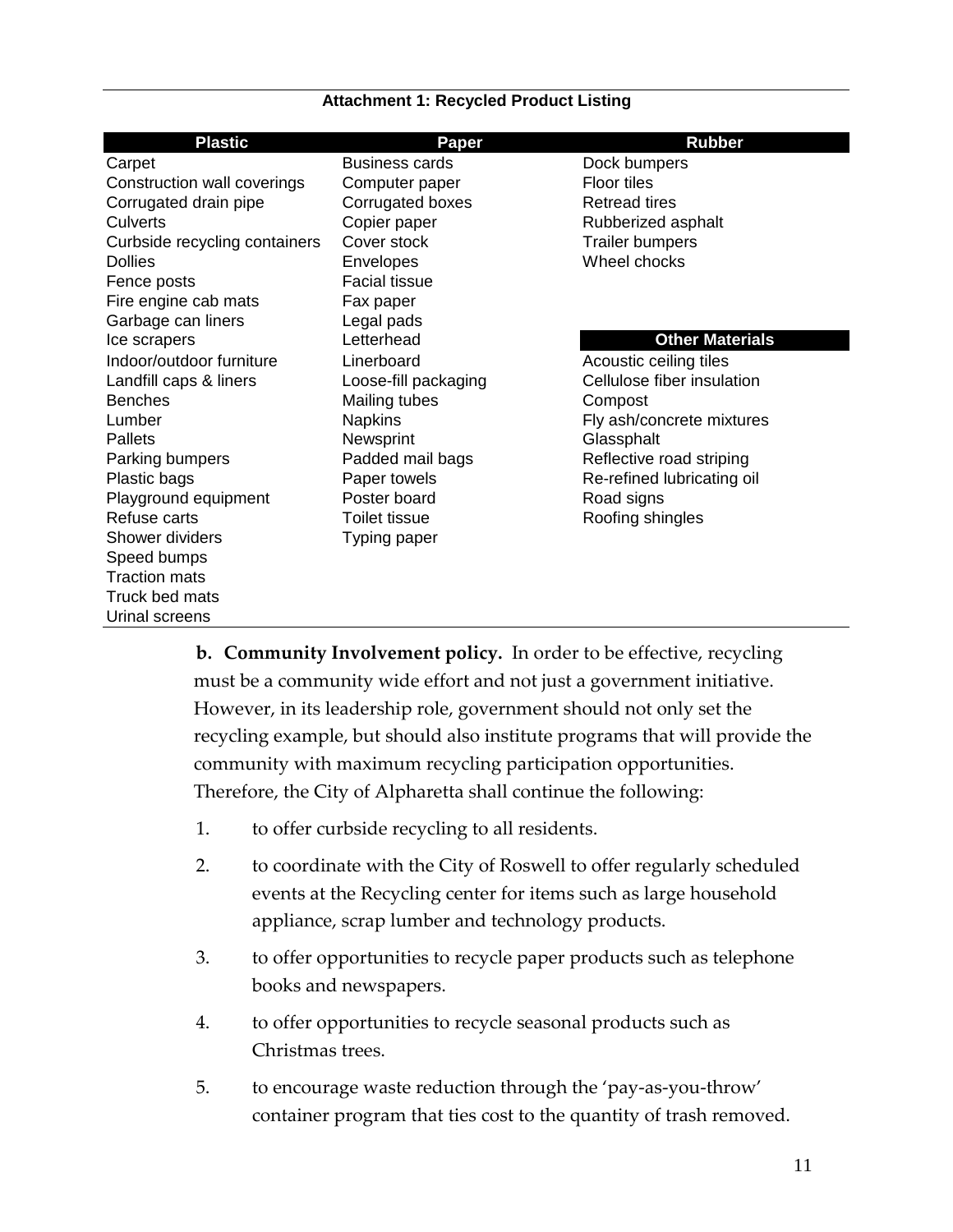# *7. Land Use*

a. **Incentives.** The City of Alpharetta shall encourage transit oriented development, redevelopment in historic downtown, and mixed‐use development where appropriate. In order to promote desirable development, the City shall continue to identify opportunities to provide incentives such as through the Historic Downtown Incentive Zoning program and through specific zoning conditions that recognize the benefit of environmentally advantageous development projects.

# *8. Education*

## a. **Information Sharing policy**.

- 1. The City shall educate its employees about the green policy measures contained herein so that the employees will become active participants in the Green City Program, thereby, ensuring its maximum effectiveness.
- 2. The City shall continue to provide environmental education to school children in order to encourage recycling and conservation and to bring awareness to the Green City Program.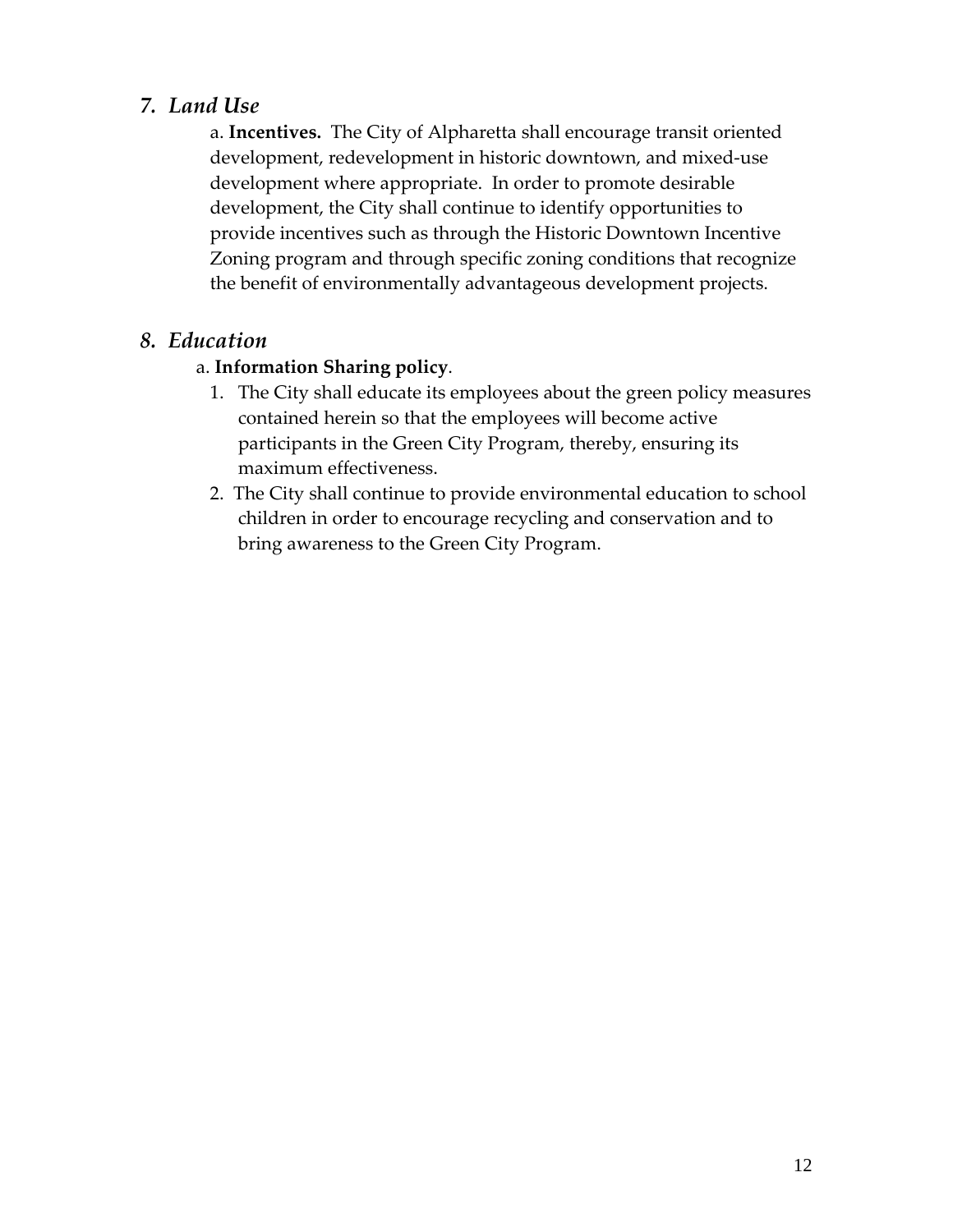